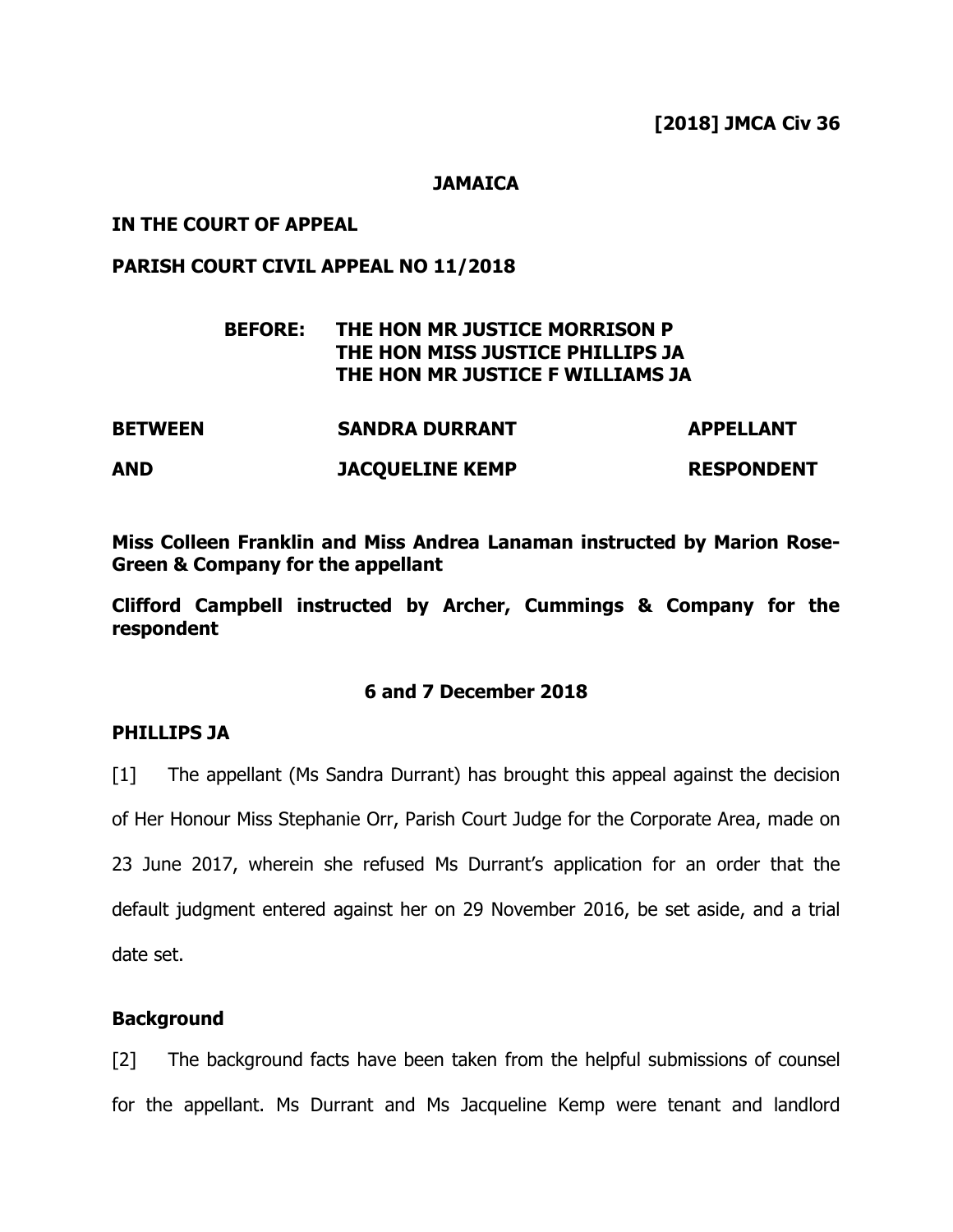respectively in relation to premises situate at 37 Lyndale Avenue, Kingston 20. Ms Durrant vacated the premises on 17 February 2016. On 8 March 2016, Ms Durrant received a summons indicating that she had been sued by Ms Kemp with regard to allegations that she had defamed her, by posting and publicising on boards and several light posts and shouting in her presence, words defamatory of her, which Ms Durrant strongly denied.

### **The chronology**

[3] The matter first came up for hearing on 24 March 2016 and Ms Durrant attended court. She informed the court that she was unrepresented, and that she was challenging the claim that had been brought against her by Ms Kemp. The matter was adjourned to 15 April 2016. On that date, Ms Durrant and her attorney attended court and the matter was set for trial on 21 November 2016. On that date (21 November 2016), Ms Durrant was absent as she was not well, and the matter was set for default on 29 November 2016. However, neither Ms Durrant nor her attorney was present on that date.

[4] It was Ms Durrant's and her counsel's position that they thought that the matter had been fixed for hearing on 29 December 2016, and that it was when they had attended court on 29 December 2016, they discovered that the matter was not fixed for that date, and that a default judgment had been entered on 29 November 2016, the month before. Ms Durrant thereafter made an application for the default judgment to be set aside. Initially, it was set for 31 January 2017, but was adjourned and subsequently heard on 17 March 2017. The application was refused on 17 March 2017,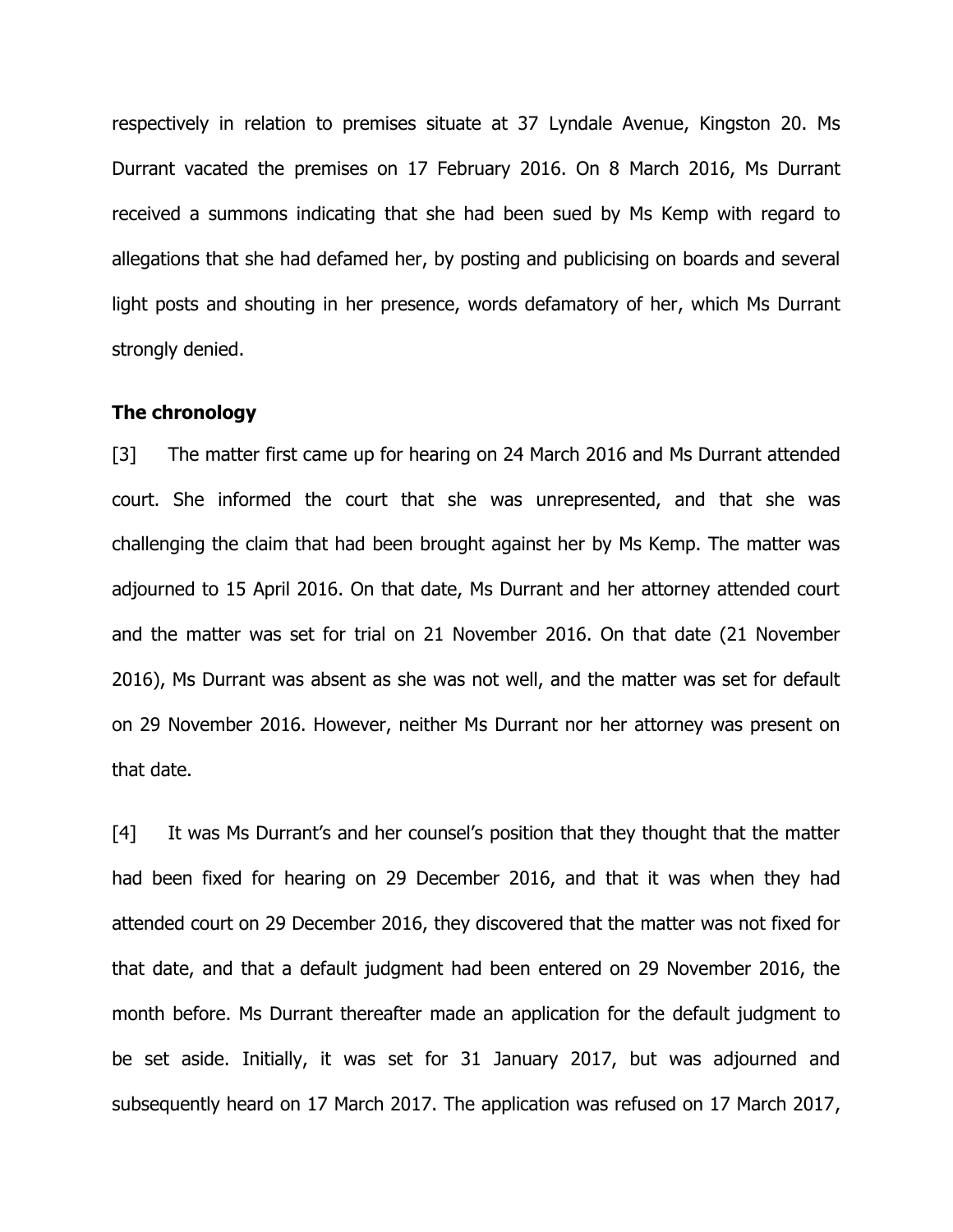with an order for costs in the amount of \$8,000.00 to Ms Kemp. Ms Durrant made a second application on 9 June 2017, which was heard by Her Honour Miss Orr and which was also refused, with costs of \$11,000.00 to Ms Kemp.

## **Discussion and analysis**

[5] There is no question that the approach of the appellate court to a decision of the judge of the lower court sitting alone exercising his/her discretion is well known, and the court will only interfere if the judge has proceeded on some error of law, or misapplied some principle of law, or misdirected himself/herself as to the facts, or on the application of the law to the facts, so that one can say, that the learned judge of first instance was palpably wrong (**Hadmor Productions Ltd and Others v Hamilton and Others** [1982] 1 All ER 1042). There is also however dictum from Lord Denning in the case of **Ward v James** [1965] 1 All ER 563 making it clear, that the court will interfere if the judge has gone wrong. So, if the judge has given no or no proper weight to the evidence before him/her, or has been influenced by external considerations, then the Court of Appeal will intervene.

## **Whether there was merit in the appellant's case**

[6] This appeal relates to setting aside a default judgment obtained in the Parish Court. Section 186 of the Judicature Parish Court Act, therefore, is applicable and it states that:

> "If on the day so named in the summons, or at any continuation or adjournment of the Court or cause in which the summons was issued, the defendant shall not appear or sufficiently excuse his absence, or shall neglect to answer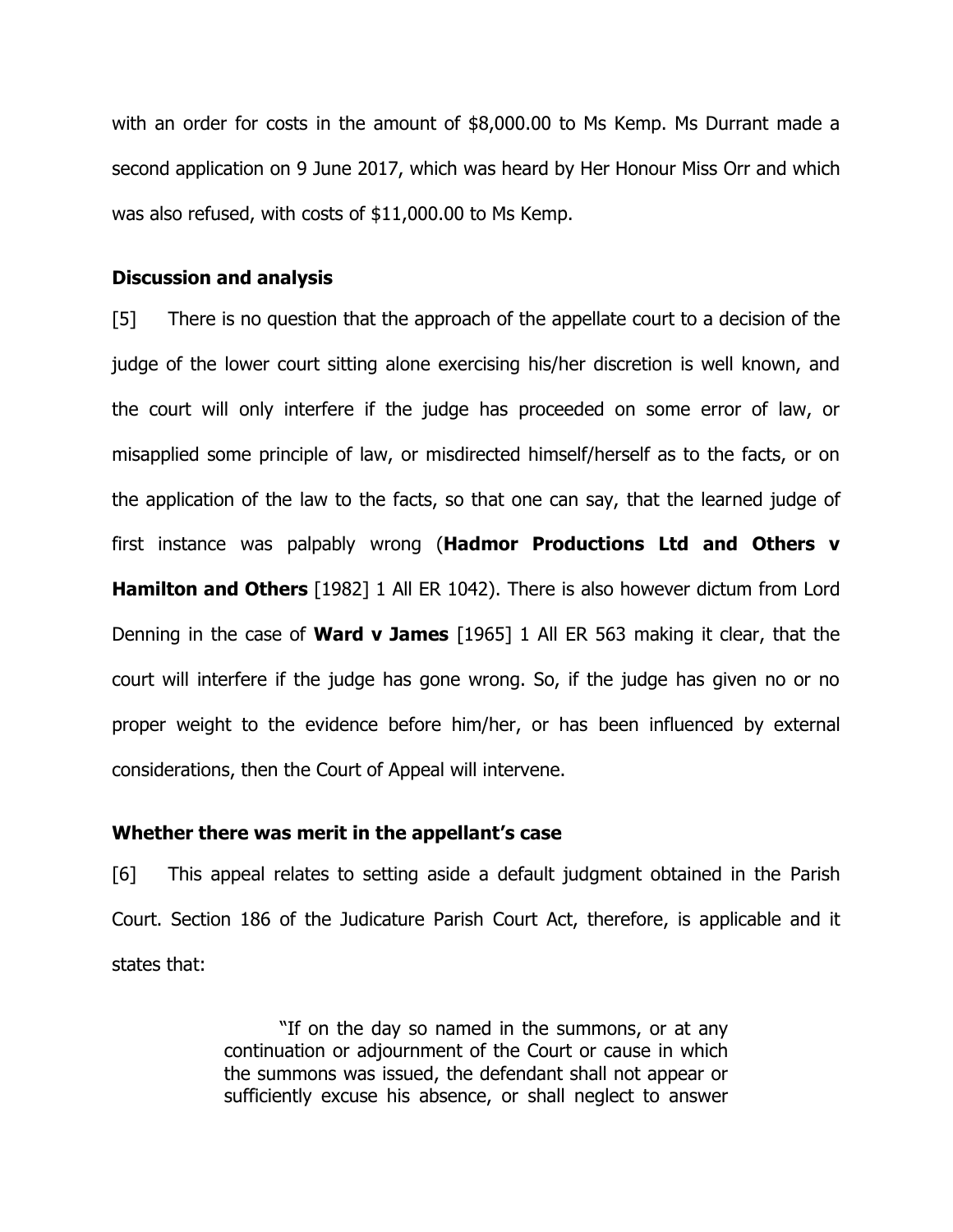when called in Court, the [Parish Court Judge], upon due proof of the service of the summons, may proceed to the hearing or trial of the cause on the part of the plaintiff only; and the judgment thereupon shall be as valid as if both parties had attended:

Provided always, that the [Parish Court Judge] in any such cause, at the same or any subsequent Court, may set aside any judgment so given in the absence of the defendant and the execution thereupon, and may grant a new trial of the cause, upon such terms as to costs or otherwise as he may think fit, on sufficient cause shown to him for that purpose."

[7] So it is clear that on the date when the default judgment was entered, 29 November 2016, both Ms Durrant and her counsel were absent. No one attended court to sufficiently excuse their absence on that day, and so the default judgment was properly entered, and the defendant must therefore show cause for the judgment to be set aside. The application to set aside the default judgment was made timeously, as it was filed within a few days of the entry of the default judgment, although the application was not heard until the following month on 17 March 2017, when it was refused. On 9 June 2017, the second application to set aside the default judgment was also heard and refused, although leave to appeal was granted, and a stay of execution of the order made pending appeal.

[8] It is clear, that in endeavouring to show "sufficient cause", the defendant must demonstrate that there is merit in the appeal, on the basis of the principles enunciated in **Evans v Bartlam** [1937] 2 All ER 646, through information before the court which should be by way of affidavit, deponed to by somebody who can speak positively to the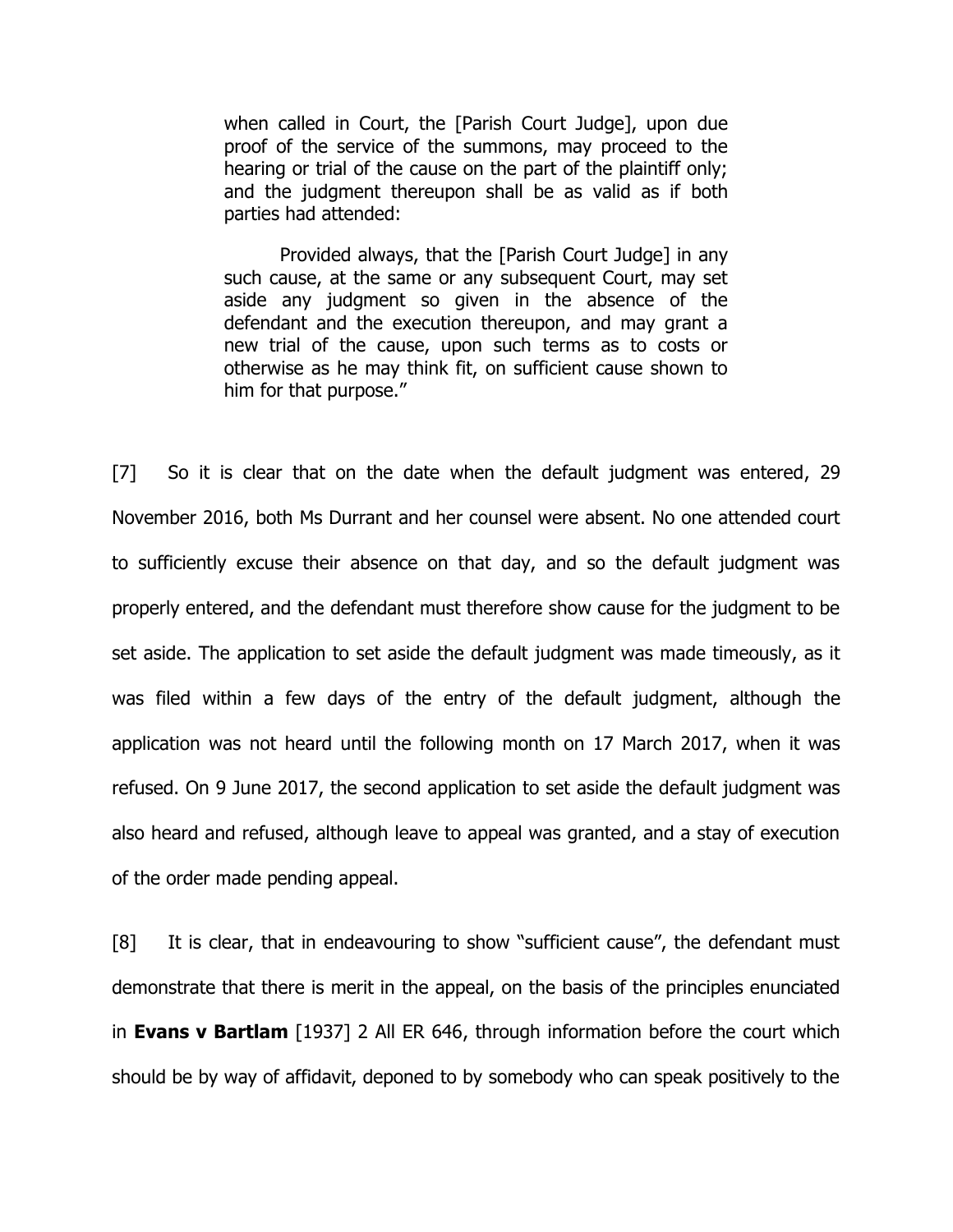facts. One could even say that the defendant must show a real prospect of success and not a fanciful one as set out by Lord Woolf in **Swain v Hillman and Another** [2001] 1 All ER 91. But it is important to note that rule 13.3 of the Civil Procedure Rules 2002 is not the applicable provision to this matter issuing out of and being heard in the Parish Court, as the Civil Procedure Rules relate to and govern matters filed and heard in the Supreme Court.

[9] In reviewing whether the appellant has shown sufficient cause to have the default judgment set aside, one must examine the merit of the case therefore, and the delay which has resulted in the judgment having been properly entered.

[10] The case for the appellant and the respondent are diametrically opposed. It was Ms Durrant's contention that she did not put up any notice on the lamp post, let alone a defamatory one of Ms Kemp. On the day that the notice had allegedly been fixed to the lamp post, she said that it had been raining heavily, and as a consequence, she had not gone outside. It was her contention that Ms Kemp was only claiming that she had defamed her as she had reported her to the police for putting urine and faeces on her garden, and so, she was being pursued in this way by Ms Kemp out of pure malice.

[11] Ms Kemp's position was that maybe something had been put on Ms Durrant's premises, but it was not done by her, and her son does urinate in the back of the yard on occasion due to some bathroom facilities difficulties that she had been experiencing, but that did not affect her position in any way that she had seen Ms Durrant publish the offensive defamatory notice on the light posts, as she had seen her do it. Ms Kemp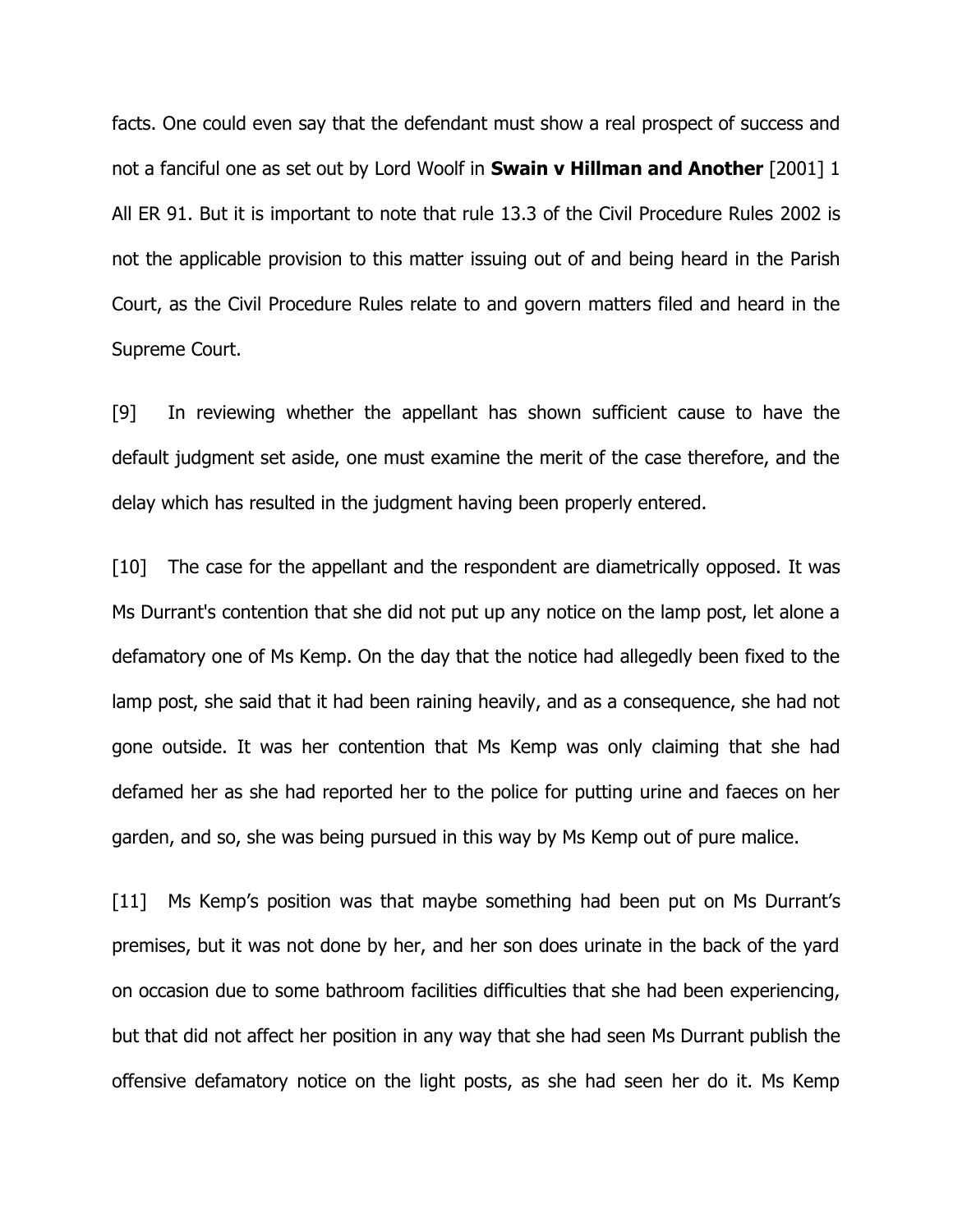challenged the statement of Ms Durrant that it had rained on that day as she stated that the notice was affixed to the post and the notice showed no signs of being wet which therefore put the lie to that claim being made by Ms Durrant.

[12] These are clearly vastly contradictory competing contentions, and in our view, this can only be unravelled or cleared up by the court hearing both women, and having their evidence tested in cross-examination, their demeanour observed by the judge, and their testimonies scrutinized, in order to ascertain who was telling the truth. The credibility of both women is in issue. In these circumstances for the purposes of an application to set aside a default judgment, where the matter has not been decided on the merits but by way of an administrative act, the applicant could have a real chance of success. That would be so because if she was believed by the judge, she would have remained in her house while it was raining outside, she would not have placed the notice on the lamp post and she would not therefore have defamed Ms Kemp, and would not be liable for any damages accordingly.

[13] It is a matter crying out for trial, and we fail to see how the learned Parish Court Judge did not see this, and in failing to do so, in our view, she erred in her application of the law to the facts, and this court must correct that. We pause here to say that as counsel for the respondent, Mr Clifford Campbell, would have appreciated from the comments made by the bench during the hearing of the appeal, the fact that there were pictures attached to the affidavit on pages 27 and 28 of the bundle, placed before the court, did not take the matter any further. What these photographs really did was to show that this was a matter which required further investigation at a trial. We also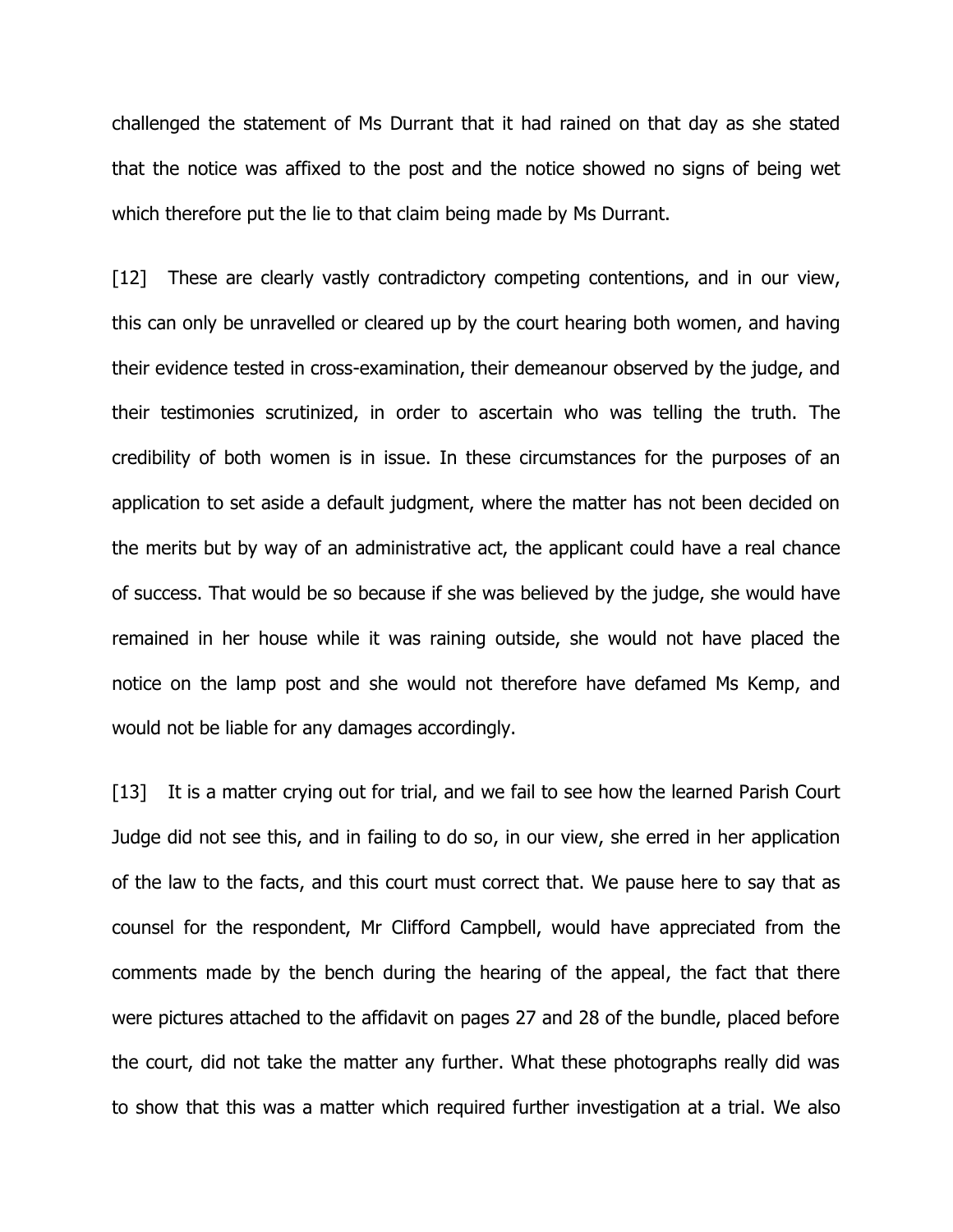would wish to state that whereas Mr Campbell has said that Ms Kemp's evidence did not need to be corroborated, but Ms Durrant's evidence did, we do not think that in the circumstances of an application to set aside a default judgment, that that would have been required. The question which arose on the evidence was whether Ms Kemp had been defamed by Ms Durrant, as she alleged, by the defamatory material which had allegedly been placed on the lamp post. This was a matter for trial.

### **Delay**

[14] The delay in this matter was also not one which we would say was inordinate. At the highest, the delay could be calculated at approximately two months from the date when the default judgment was entered to when the first application to set aside the default judgment was filed. Ms Durrant said she was ill on 21 November 2016, when she did not attend court. She said she was informed by her attorneys that the date fixed for the hearing which took place on 29 November 2016, was really 29 December 2016, and both her attorney and herself attended court on that day. When they discovered that the default judgment had already been entered a month before, within days the application to set aside the default judgment appears to have been filed.

#### **The second application to set aside the default judgment**

[15] It is true that it was refused on 17 March 2017 and then again on 9 June 2017, but that was due to the fact that sufficient information had not been placed before the court on the first occasion, although there had been a denial of the act of defamation. The details of the motive being relied on, and the revenge being claimed had not been explained by Ms Durrant in the first application, but was put before Her Honour Miss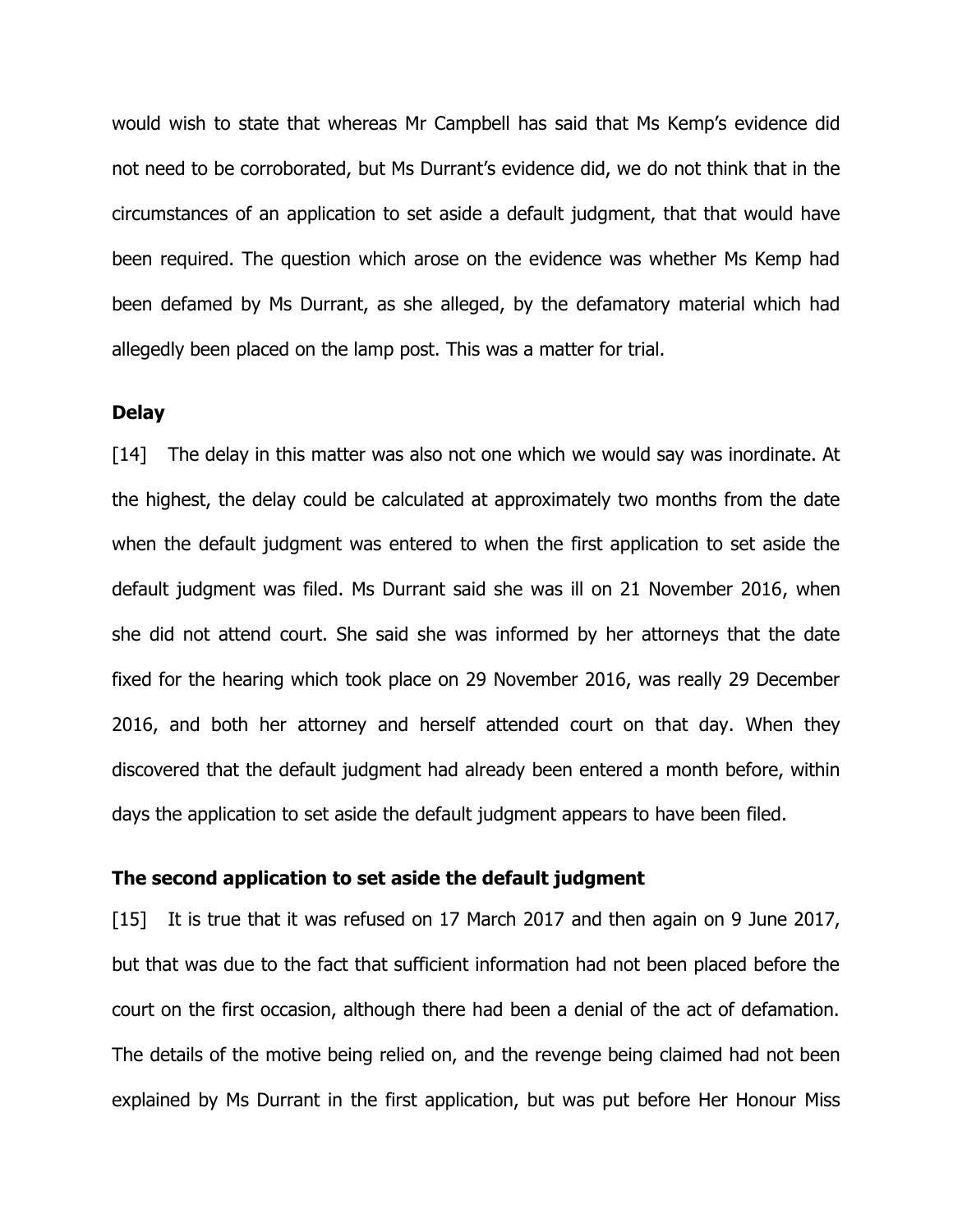Orr when the matter came before the court on the second occasion. **Rohan Smith v Elroy Hector Pessoa and Another** [2014] JMCA App 25 cited with approval the dictum Harrison P (Ag) on behalf of the court in **Trevor McMillan and Others v Richard Khouri** (unreported), Court of Appeal, Jamaica, Supreme Court Civil Appeal

No 111/2002, judgment delivered 29 July 2003, where he said:

"A second and subsequent application may be made to the same or another judge of the Supreme Court to set aside such a judgment as long as the applicant can put forward new relevant material for consideration (**Gordon et al v Vickers** (1990) 27 JLR 60). Facts may be regarded as new material, although through inadvertence or lack of knowledge such facts were not placed before the court on the first occasion provided they are relevant (See also **Minister of Foreign Affairs, Trade and Industry v Vehicles and Supplies et al** [1971] 1 WLR 550)."

It is clear that the information submitted in the second application was relevant to the matters in issue to be determined by the court in the exercise of her discretion.

[16] Additionally, it could not in all the circumstances of this case be said that an inordinate delay had occurred and also, in any event, it must be recognized that the mistake as to whether or not Ms Durrant and her attorney should have been in court on 29 November or 29 December 2016, was one that must be laid on the shoulders of the attorneys, which fact the court should scrutinize with great care in keeping with the principles enunciated by Lord Denning in **Saulter Rex & Co v Ghosh** [1971] 2 All ER 865 which states that one does not wish the litigant to suffer and bear the loss of litigation due to the ineptitude or negligence on the part of his or her attorneys.